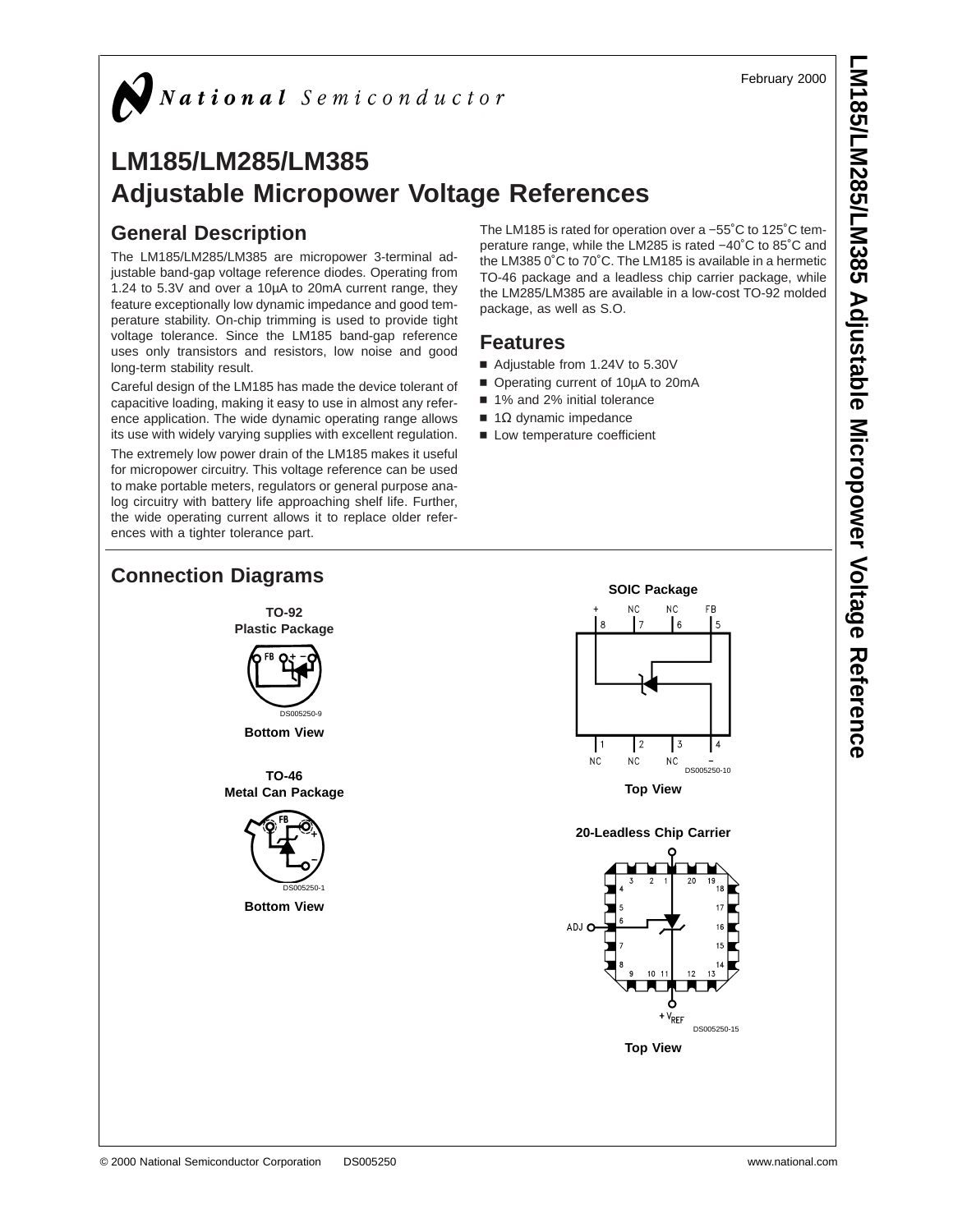LM185/LM285/LM385 **LM185/LM285/LM385**

| Package                     | <b>Temperature Range</b>            |                                    |                                 |                   |  |  |  |
|-----------------------------|-------------------------------------|------------------------------------|---------------------------------|-------------------|--|--|--|
|                             | $-55^{\circ}$ C to 125 $^{\circ}$ C | $-40^{\circ}$ C to 85 $^{\circ}$ C | $0^{\circ}$ C to $70^{\circ}$ C | <b>Drawing</b>    |  |  |  |
|                             | <b>LM185BH</b>                      |                                    |                                 |                   |  |  |  |
| TO-46                       | LM185BH/883                         |                                    |                                 | H <sub>03</sub> H |  |  |  |
|                             | LM185BYH                            |                                    |                                 |                   |  |  |  |
|                             | LM185BYH/883                        |                                    |                                 |                   |  |  |  |
|                             |                                     | LM285BXZ                           | LM385BXZ                        |                   |  |  |  |
| TO-92                       |                                     | LM285BYZ                           | LM385BYZ                        | Z <sub>03A</sub>  |  |  |  |
|                             |                                     | <b>LM285Z</b>                      | LM385BZ                         |                   |  |  |  |
|                             |                                     |                                    | LM385Z                          |                   |  |  |  |
|                             |                                     | <b>LM285M</b>                      | <b>LM385M</b>                   |                   |  |  |  |
| 8-Pin SOIC                  |                                     | LM285BYM                           | <b>LM385BM</b>                  | M08A              |  |  |  |
| 20-Leadless Chip<br>Carrier | LM185BE/883                         |                                    |                                 | <b>E20A</b>       |  |  |  |

# **Block Diagram**



# **Typical Applications**







$$
V_{OUT} = 1.24 \left(\frac{R3}{R2} + 1\right)
$$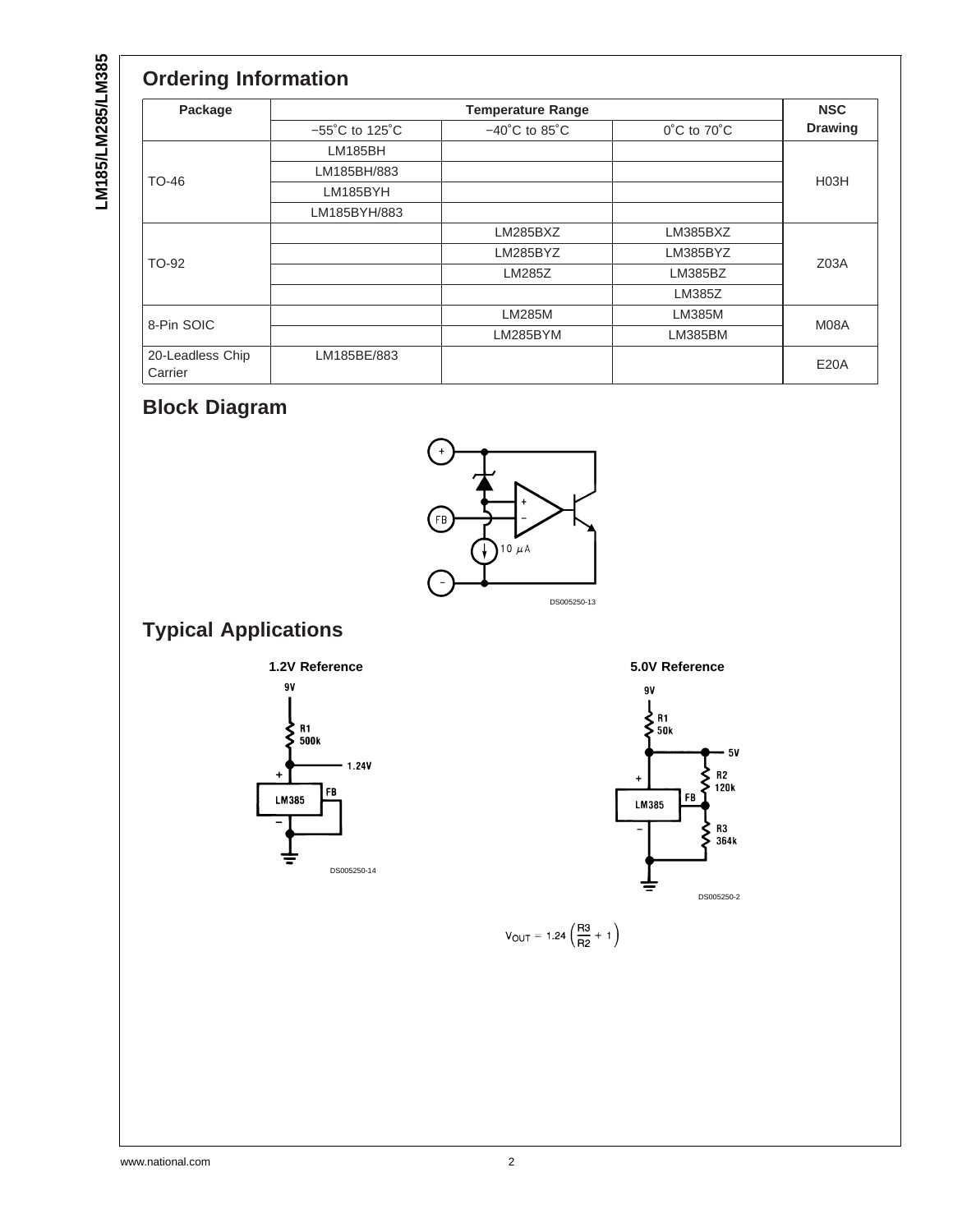#### **Absolute Maximum Ratings (Note 1)**

**If Military/Aerospace specified devices are required, please contact the National Semiconductor Sales Office/ Distributors for availability and specifications.** (Note 2)

| <b>Reverse Current</b>               | 30 <sub>m</sub> A                   |
|--------------------------------------|-------------------------------------|
| <b>Forward Current</b>               | 10 <sub>m</sub> A                   |
| Operating Temperature Range (Note 3) |                                     |
| LM185 Series                         | $-55^{\circ}$ C to 125 $^{\circ}$ C |
| LM285 Series                         | $-40^{\circ}$ C to 85 $^{\circ}$ C  |
| LM385 Series                         | $0^{\circ}$ C to $70^{\circ}$ C     |

#### **Electrical Characteristics** (Note 4)

| Storage Temperature                                     | $-55^{\circ}$ C to 150 $^{\circ}$ C |
|---------------------------------------------------------|-------------------------------------|
| Soldering Information                                   |                                     |
| TO-92 Package (10 sec.)                                 | $260^{\circ}$ C                     |
| TO-46 Package (10 sec.)                                 | $300^{\circ}$ C                     |
| SO Package                                              |                                     |
| Vapor Phase (60 sec.)                                   | $215^{\circ}$ C                     |
| Infrared (15 sec.)                                      | $220^\circ C$                       |
| Cas An 450 "Currence Mounting Mathania and Thair Effect |                                     |

**LM185/LM285/LM385**

LM185/LM285/LM385

See An-450 "Surface Mounting Methods and Their Effect on Product Reliability" for other methods of soldering surface mount devices.

|                        |                                                         | LM185, LM285 |                                                                     |          |               |          | LM385          |                            |          |               |          |                         |
|------------------------|---------------------------------------------------------|--------------|---------------------------------------------------------------------|----------|---------------|----------|----------------|----------------------------|----------|---------------|----------|-------------------------|
| Parameter              | <b>Conditions</b>                                       | Typ          | LM185BX,<br><b>LM185BY</b><br>LM185B,<br>LM285BX,<br><b>LM285BY</b> |          | LM285         |          | Typ            | LM385BX,<br><b>LM385BY</b> |          | LM385         |          | <b>Units</b><br>(Limit) |
|                        |                                                         |              | <b>Tested</b>                                                       | Design   | <b>Tested</b> | Design   |                | <b>Tested</b>              | Design   | <b>Tested</b> | Design   |                         |
|                        |                                                         |              | Limit                                                               | Limit    | Limit         | Limit    |                | Limit                      | Limit    | Limit         | Limit    |                         |
|                        |                                                         |              | (Note 5)                                                            | (Note 6) | (Note 5)      | (Note 6) |                | (Note 5)                   | (Note 6) | (Note 5)      | (Note 6) |                         |
| Reference Voltage      | $I_R = 100 \mu A$                                       | 1.240        | 1.252                                                               |          | 1.265         | 1.270    | 1.240          | 1.252                      | 1.255    | 1.265         | 1.270    | $\vee$                  |
|                        |                                                         |              | 1.255                                                               |          |               |          |                |                            |          |               |          | (max)                   |
|                        |                                                         |              | 1.228                                                               |          | 1.215         | 1.205    |                | 1.228                      | 1.215    | 1.215         | 1.205    | V                       |
|                        |                                                         |              | 1.215                                                               |          |               |          |                |                            |          |               |          | (min)                   |
| Reference Voltage      | $I_{MIN}$ < $I_R$ < 1mA                                 | 0.2          | $\mathbf{1}$                                                        | 1.5      | $\mathbf{1}$  | 1.5      | 0.2            | $\mathbf{1}$               | 1.5      | $\mathbf{1}$  | 1.5      | mV                      |
| Change with Current    | 1mA < I <sub>R</sub> < 20mA                             | 4            | 10                                                                  | 20       | 10            | 20       | 5              | 15                         | 25       | 15            | 25       | (max)                   |
| Dynamic Output         | $f = 100$ Hz<br>$I_R = 100 \mu A$ ,                     |              |                                                                     |          |               |          |                |                            |          |               |          |                         |
| Impedance              | $I_{AC} = 0.1 I_R$<br>$V_{\text{OUT}} =$<br><b>VREF</b> | 0.3          |                                                                     |          |               |          | 0.4            |                            |          |               |          | Ω                       |
|                        | $V_{OUT} = 5.3V$                                        | 0.7          |                                                                     |          |               |          | $\mathbf{1}$   |                            |          |               |          |                         |
| Reference Voltage      | $I_R = 100 \mu A$                                       |              |                                                                     |          |               |          |                |                            |          |               |          | mV                      |
| Change with Output     |                                                         | $\mathbf{1}$ | 3                                                                   | 6        | 3             | 6        | $\overline{2}$ | 5                          | 10       | 5             | 10       | (max)                   |
| Voltage                |                                                         |              |                                                                     |          |               |          |                |                            |          |               |          |                         |
| Feedback Current       |                                                         | 13           | 20                                                                  | 25       | 20            | 25       | 16             | 30                         | 35       | 30            | 35       | nA<br>(max)             |
| Minimum Operating      | $V_{OUT} = V_{REF}$                                     | 6            | $\mathsf g$                                                         | 10       | $9\,$         | 10       | $\overline{7}$ | 11                         | 13       | 11            | 13       | μA                      |
| Current (see curve)    | $V_{\text{OUT}} = 5.3V$                                 | 30           | 45                                                                  | 50       | 45            | 50       | 35             | 55                         | 60       | 55            | 60       | (max)                   |
| Output Wideband        | $I_R = 100 \mu A$ , $10Hz < f < 10kHz$                  |              |                                                                     |          |               |          |                |                            |          |               |          |                         |
| Noise                  | $V_{OUT} = V_{REF}$                                     | 50           |                                                                     |          |               |          | 50             |                            |          |               |          | $\mu V_{rms}$           |
|                        | $V_{\text{OUT}} = 5.3V$                                 | 170          |                                                                     |          |               |          | 170            |                            |          |               |          |                         |
| Average<br>Temperature | $I_R = 100 \mu A$<br>X Suffix                           |              | 30                                                                  |          |               |          |                | 30                         |          |               |          | ppm/°c                  |
| Coefficient (Note 7)   | Y Suffix                                                |              | 50                                                                  |          |               |          |                | 50                         |          |               |          | (max)                   |
|                        | All Others                                              |              |                                                                     | 150      |               | 150      |                |                            | 150      |               | 150      |                         |
| Long Term Stability    | $I_R = 100 \mu A$ , T = 1000 Hr,                        | 20           |                                                                     |          |               |          | 20             |                            |          |               |          | ppm                     |
|                        | $T_A = 25^{\circ}C \pm 0.1^{\circ}C$                    |              |                                                                     |          |               |          |                |                            |          |               |          |                         |

**Note 1:** Absolute Maximum Ratings indicate limits beyond which damage to the device may occur. Operating Ratings indicate conditions for which the device is intended to be functional, but do not guarantee specific performance limits. For guaranteed specifications and test conditions, see the Electrical Characteristics. The guaranteed specifications apply only for the test conditions listed.

**Note 2:** Refer to RETS185H for military specifications.

**Note 3:** For elevated temperature operation, T<sub>J</sub>max is:

LM185 150˚C LM285 125˚C

LM385 100°C

| <b>Thermal Resistance</b>                 | TO-92                  | TO-46  | $SO-8$  |  |  |
|-------------------------------------------|------------------------|--------|---------|--|--|
| $\theta_{IA}$ (Junction to Ambient)       | 180°C/W (0.4" leads)   |        | 165°C/W |  |  |
|                                           | 170°C/W (0.125" leads) |        |         |  |  |
| $\theta$ <sub>JC</sub> (Junction to Case) | N/A                    | 80°C/W | N/A     |  |  |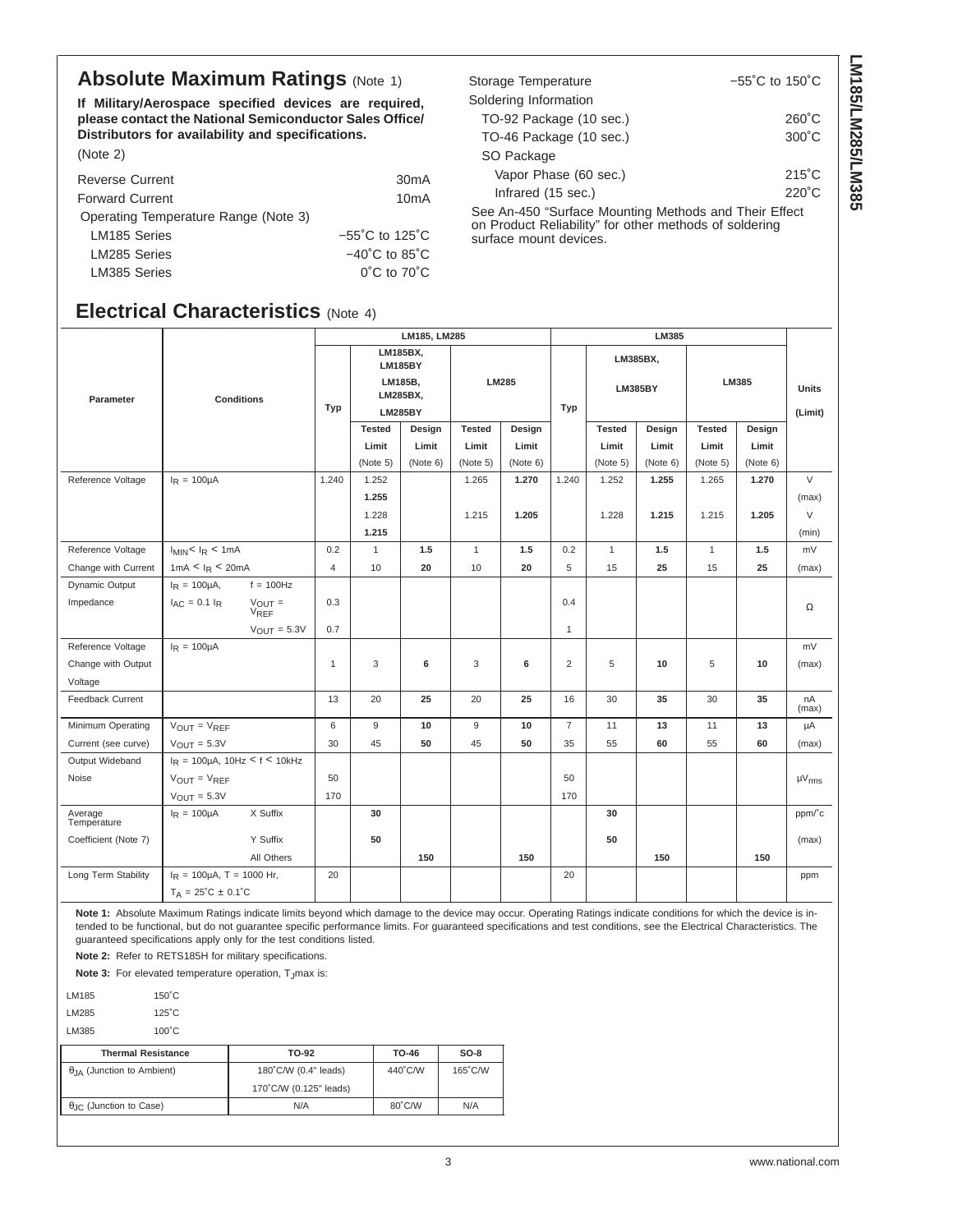#### **Electrical Characteristics** (Note 4) (Continued)

Note 4: Parameters identified with boldface type apply at temperature extremes. All other numbers apply at T<sub>A</sub> = T<sub>J</sub> = 25°C. Unless otherwise specified, all parameters apply for  $V_{REF} < V_{OUT} < 5.3V$ .

**Note 5:** Guaranteed and 100% production tested.

**Note 6:** Guaranteed, but not 100% production tested. These limits are not to be used to calculate average outgoing quality levels.

Note 7: The average temperature coefficient is defined as the maximum deviation of reference voltage at all measured temperatures from T<sub>MIN</sub> to T<sub>MAX</sub>, divided by TMAX − TMIN. The measured temperatures are −55, −40, 0, 25, 70, 85, 125˚C.

#### **Typical Performance Characteristics**

DS005250-16







**Minimum Operating Current**



**Reverse Characteristics**



**Output Noise Voltage**



**Reverse Characteristics**



#### **Dynamic Output Impedance**



**Forward Characteristics**





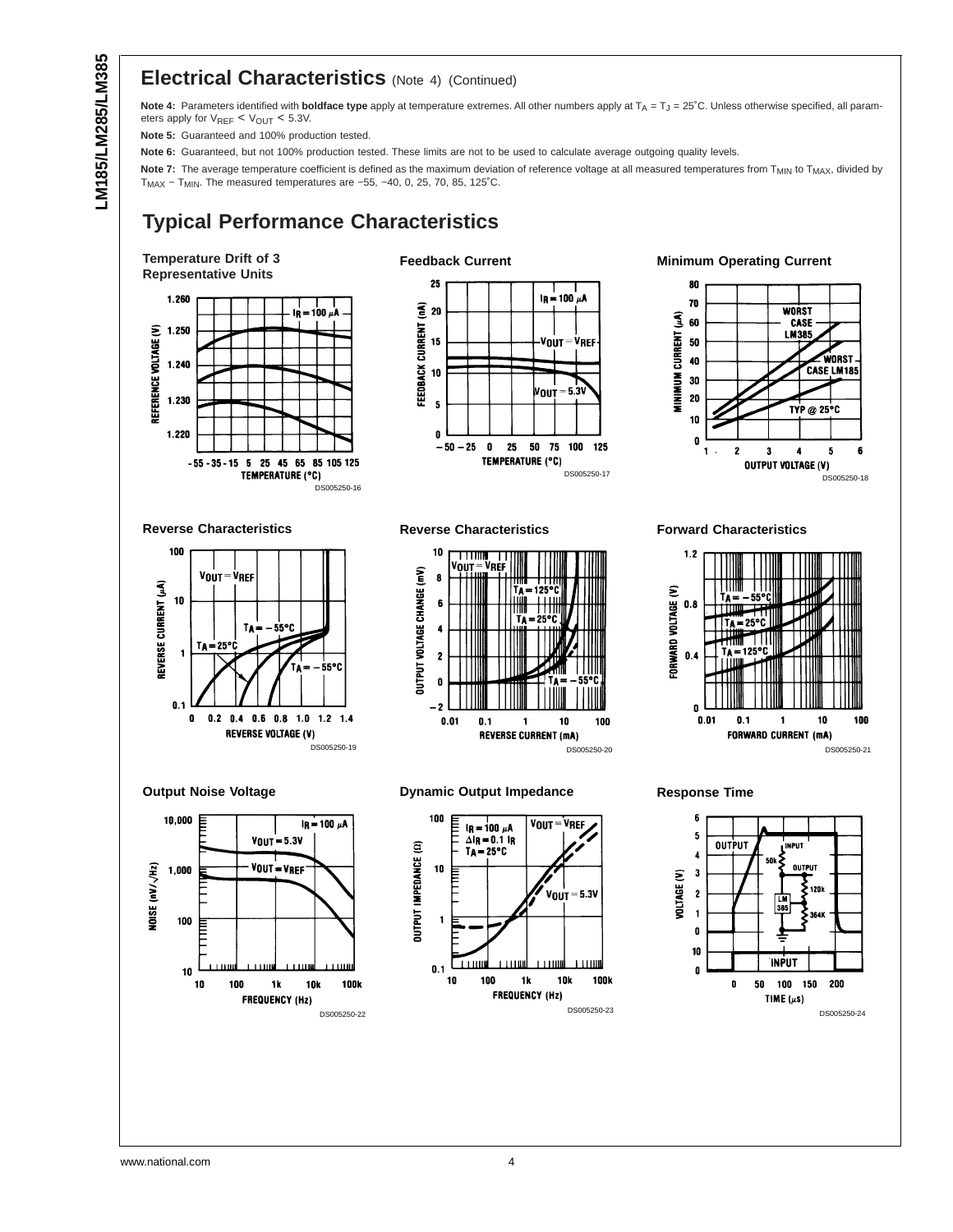

LM185/LM285/LM385 **LM185/LM285/LM385**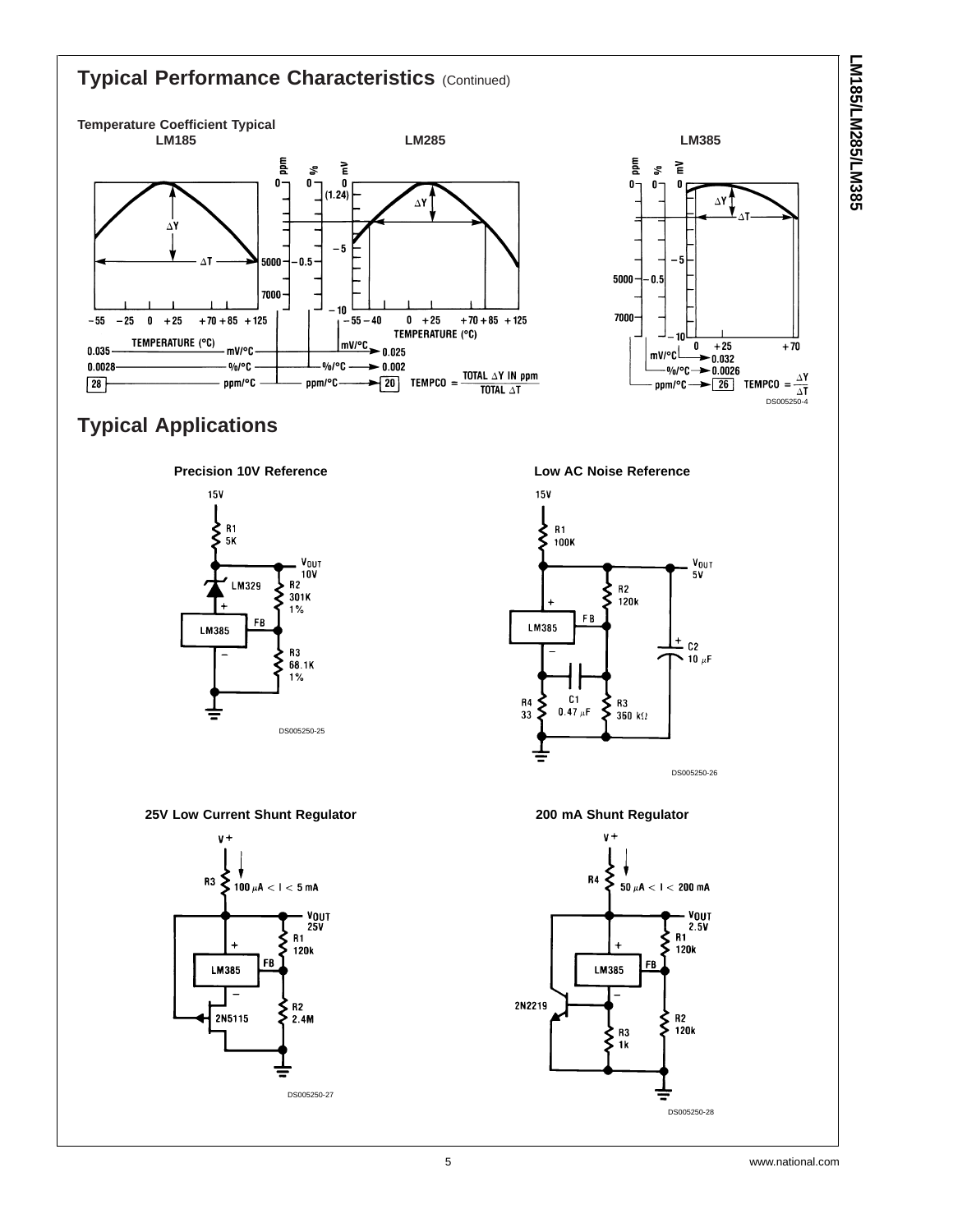# LM185/LM285/LM385 **LM185/LM285/LM385**

# **Typical Applications** (Continued)

#### **Series-Shunt 20 mA Regulator**



**High Efficiency Low Power Regulator**



**Voltage Level Detector**







**Voltage Level Detector**



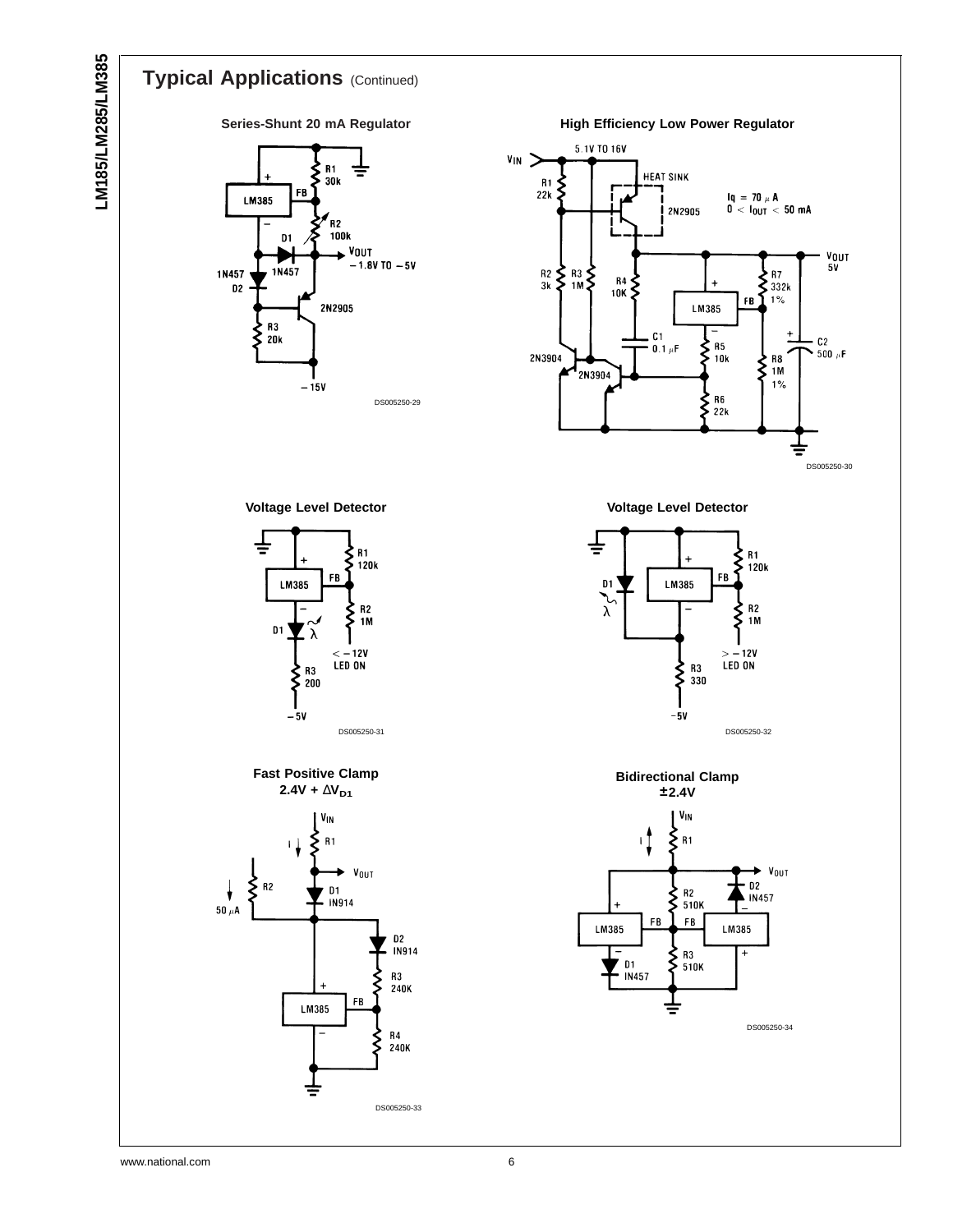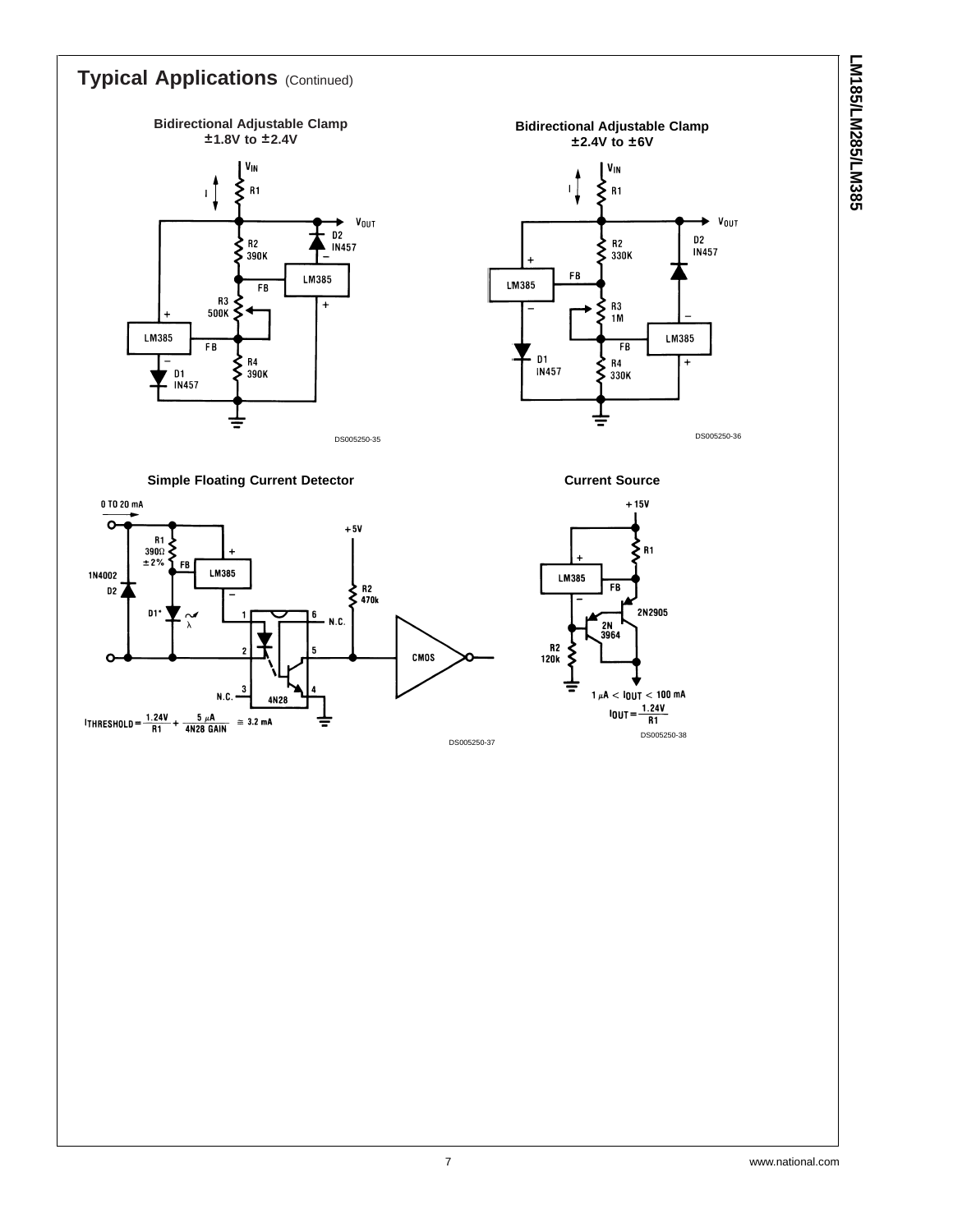# **Typical Applications** (Continued)



\*D1 can be any LED, VF=1.5V to 2.2V at 3 mA. D1 may act as an indicator. D1 will be on if ITHRESHOLD falls below the threshold current, except with I=O.

**Centigrade Thermometer, 10mV/˚C**







DS005250-12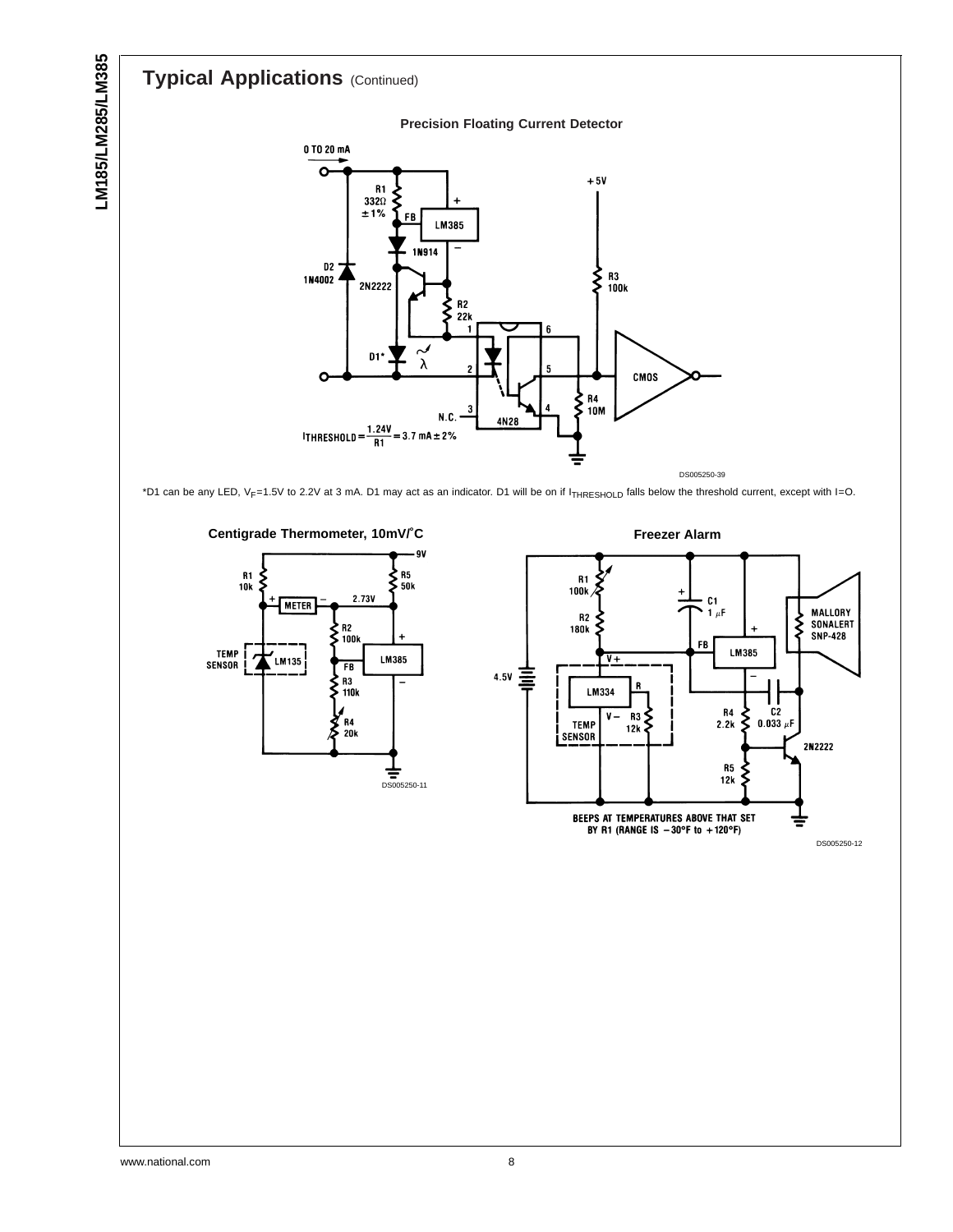# **Schematic Diagram**



LM185/LM285/LM385 **LM185/LM285/LM385**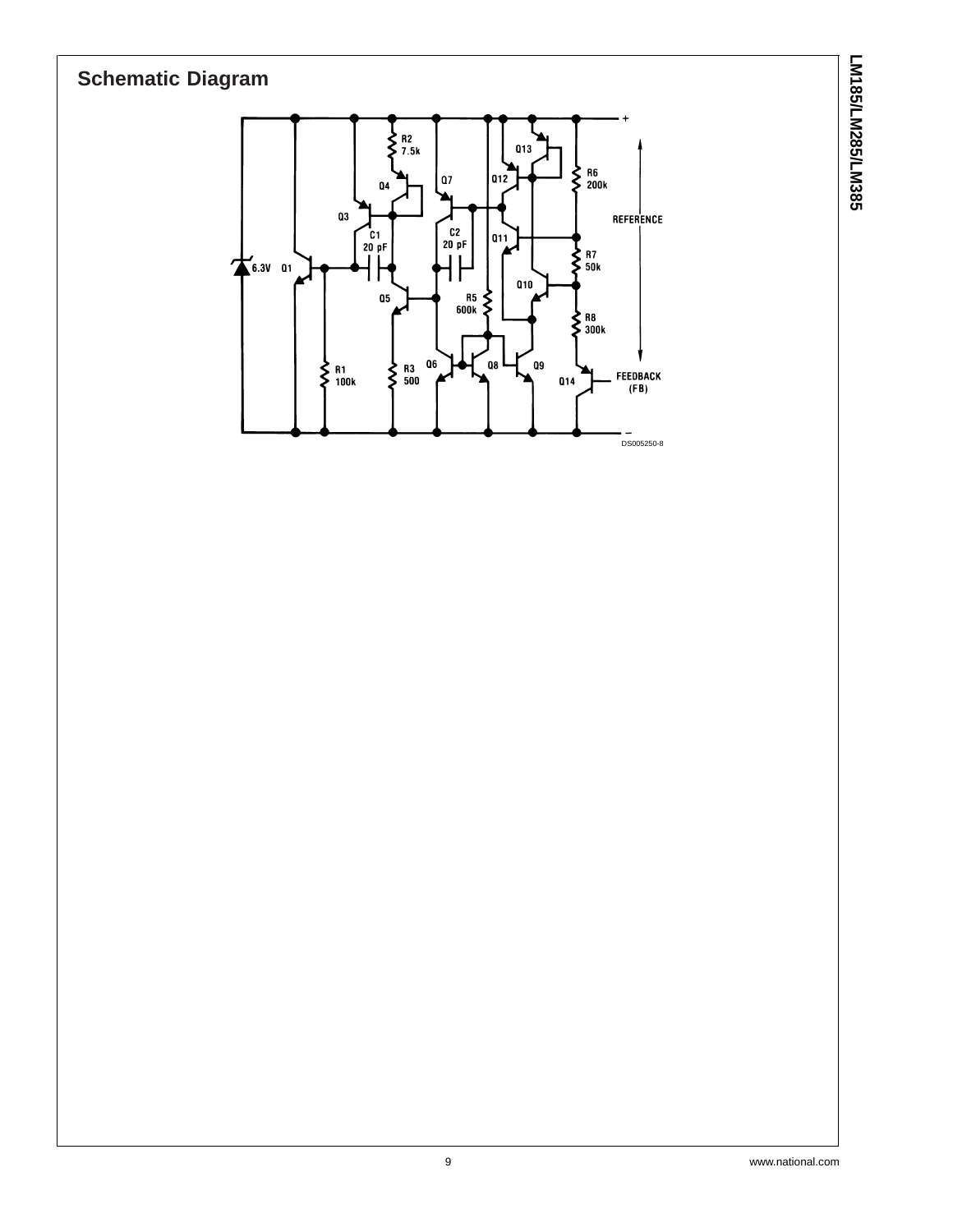

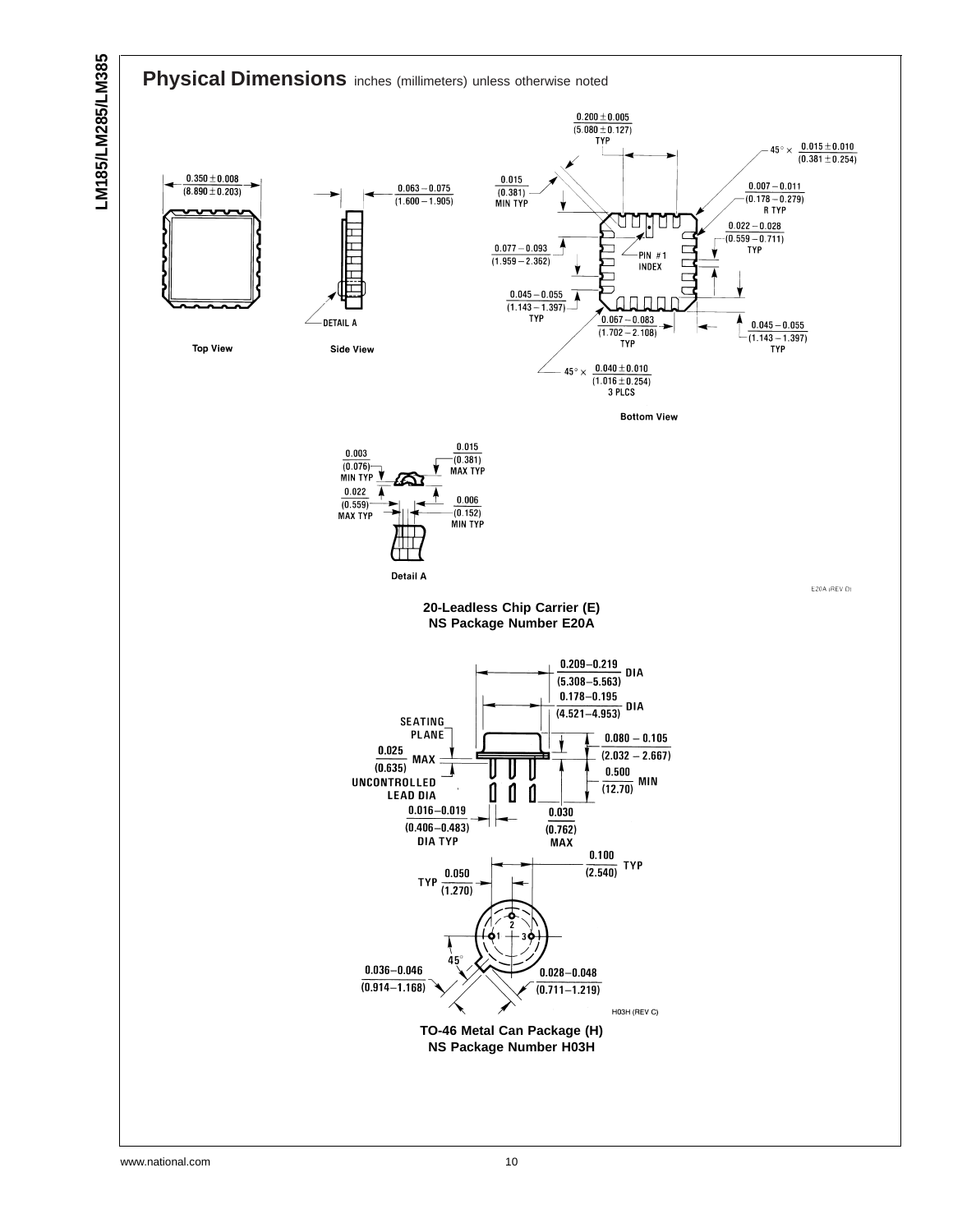